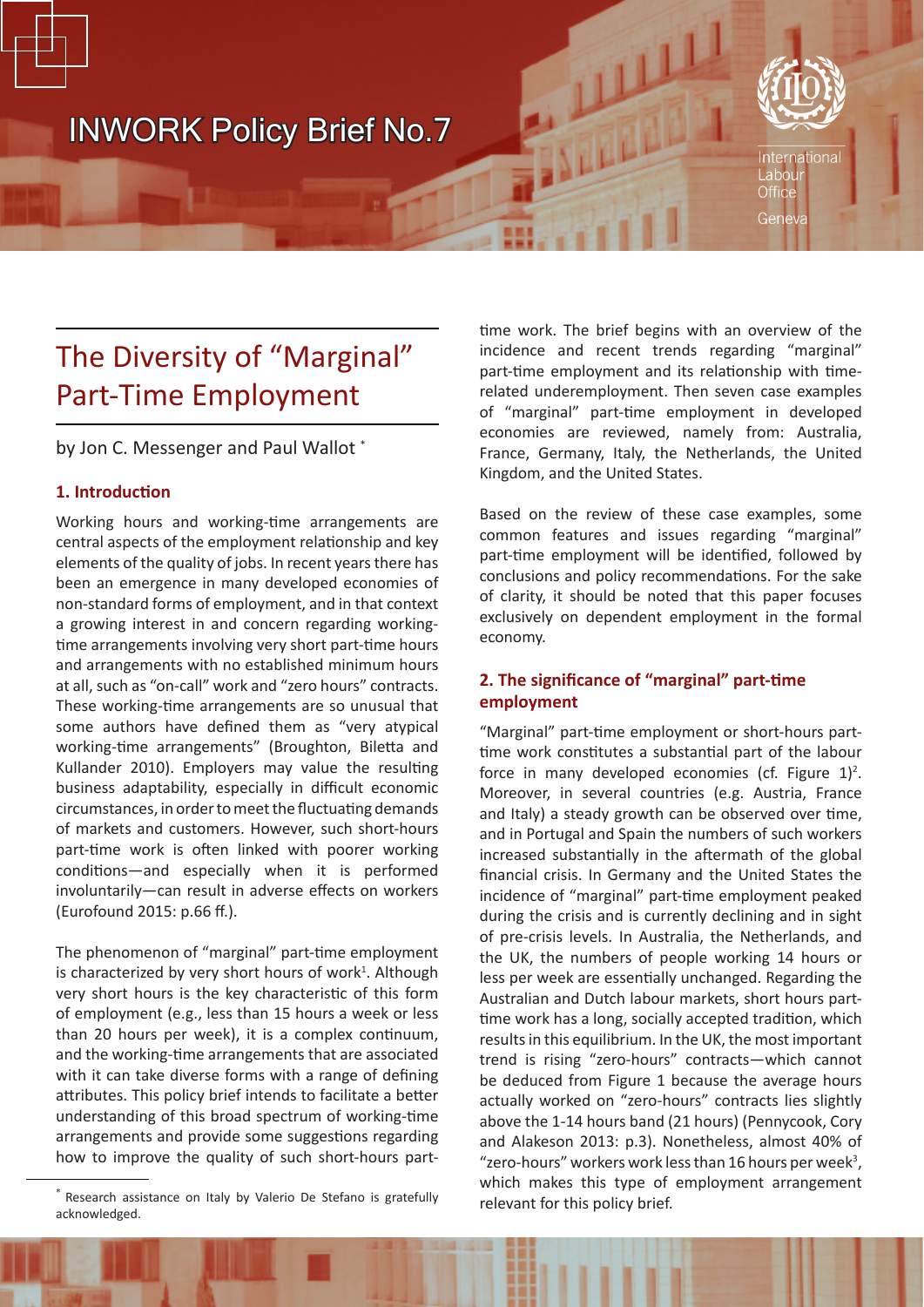

working hours band in 2005, 2009, 2013 (age 15+, men and women) **Figure 1: Percentage of dependent employment in thirteen developed economies with the 1-14** 

Source: National LFS, EU LFS, ILOSTAT 2014





Source: National LFS, EU LFS, ILOSTAT 2014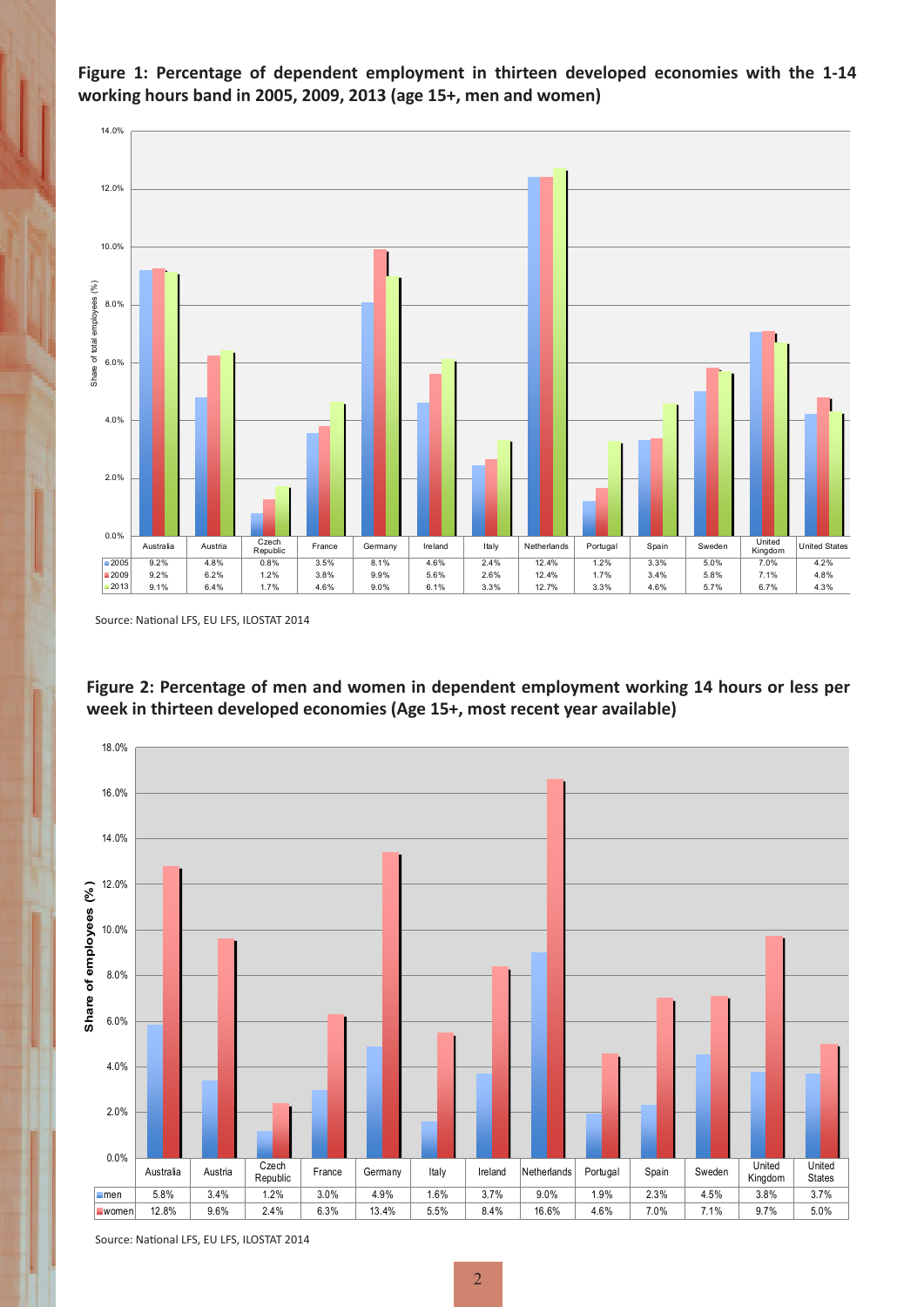Regarding the gender dimension of "marginal" part-time work, the share of female "marginal" part-time employees is substantially higher than for male employees in every observed country (in many instances at least double cf. Figure 2). Any regulation of short hours part-time work needs to take this reality into account, as otherwise the existing gender inequalities will be further reinforced. While numerous employees are likely to be working very short hours by choice due to their personal responsibilities and commitments (e.g., household tasks, care duties, higher education, social and community activities etc.), a look at the time-related underemployment (TRU) rate can be a useful gauge of the extent to which very short hours are imposed and thus may create difficulties for employees.





As Figure 3 indicates, the TRU rate has risen substantially in Ireland, Italy and the United Kingdom, and especially in Portugal and Spain, over the last decade. In Germany and the United States TRU peaked during the crisis and is now declining, but is still far from reaching pre-crisis levels. The Netherlands and the Czech Republic show very low levels of TRU, which suggests that most of the short hours part-time work in those countries is freely chosen—and in the case of the Czech Republic, is also due to the fact that such short-hours part-time work is quite rare in that country. In the majority of the countries reviewed, the incidence of TRU among women is almost double the rate for men (ILOSTAT, 2015). In sum, time-related underemployment seems to be increasingly relevant in many developed economies.

While these are the overall trends, to understand what underlies them it is necessary to go a step further and examine the various working-time arrangements that are associated with very short working hours in different countries.

# **3. Case examples 3.1 Australia**

As shown above, short-hours part-time work (9%) and time-related underemployment (8%) are prominent features of the Australian labour market. Such short working hours are often associated with "casual employment" in the country (Australian Council of Trade Unions 2011). In the Australian context "casual employment" has a very distinct meaning: it is commonly understood as "jobs that attract a (premium) hourly pay rate but have very few of the other rights and benefits of regular employment, such as the right to notice, the right to severance pay and most forms of paid leave" (May, Campbell and Burgess 2005: p.1). Casual employment exists in virtually all industrial and occupational groups and in both the public and private sectors (Australian Industry group 2014: p.5). Over half of the 2.3 million casual employees in Australia (23.9% of the entire labour force) are "part-time casuals", in that they have no stable employment nor guaranteed

Source: National LFS, EU LFS, ILOSTAT 2014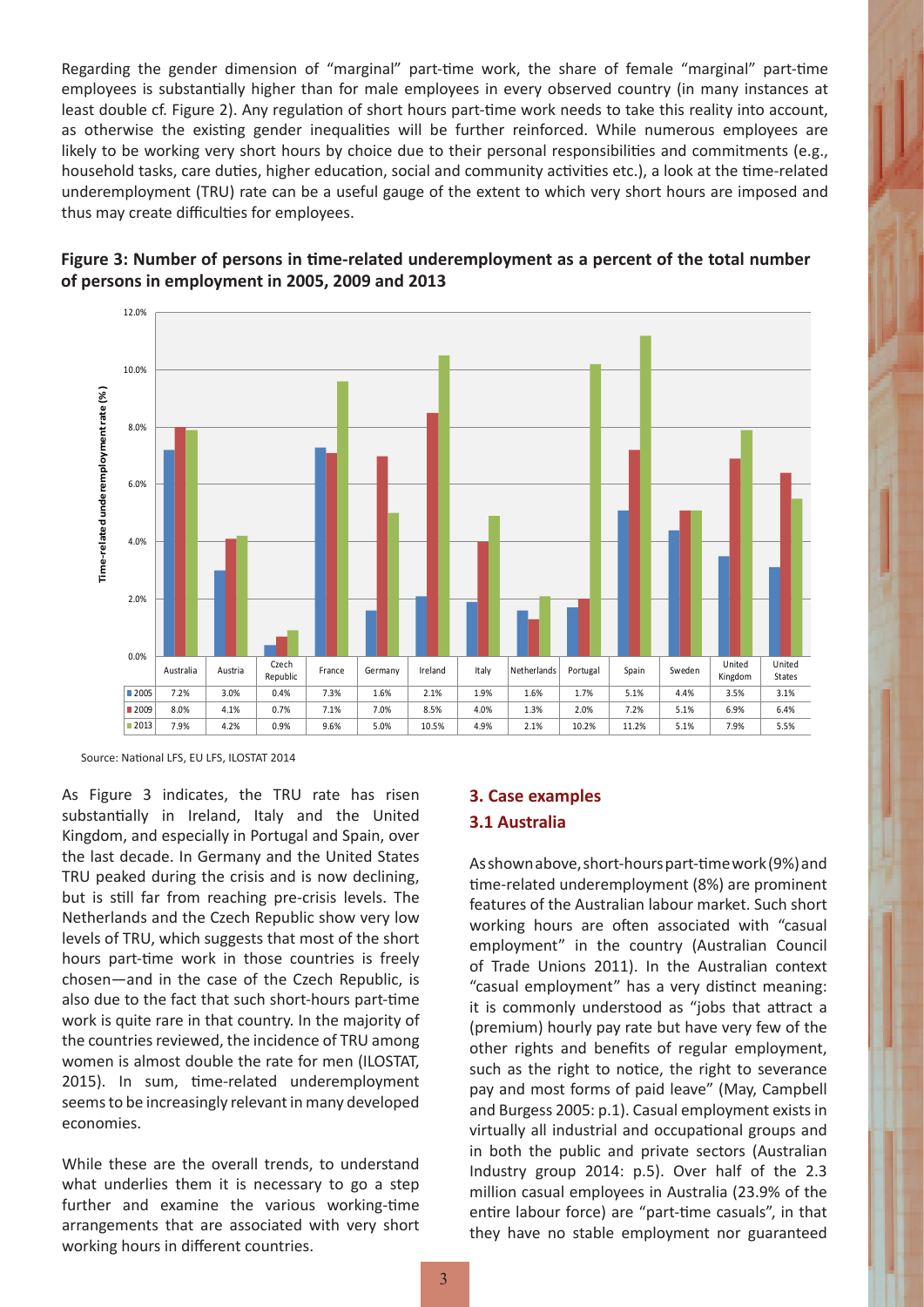minimum hours<sup>4</sup>, and ca. 850,000 casual part-timers (7% of the total employed workforce) would like to work more hours to increase their earnings (ibid.) The majority of casual workers in Australia are not "secondary" earners (e.g., full-time students), but an increasing majority is drawn from young nonstudent workers and prime-age men (Richardson, Lester and Zhang 2011: p.3). Although it has been narrowing over time, there is still a gender gap in the realm of casual employment, with 17% of all male employees compared to 22% of female employees in this type of employment (Australian Bureau of Statistics 2013).

The most distinctive feature of casual employment in Australia is a higher hourly wage rate—typically 20-25% higher than for permanent workers performing the same work (called "casual loading"). This higher pay rate is intended to compensate for these workers' lack of employment security and paid annual and sick leave. Regarding protection from unfair dismissal and discrimination, casual employees in Australia have the same rights as permanent workers. However, the contention that the premium wage is adequate compensation for poorer working conditions and the lack of benefits is not well-supported by the available evidence, since it has been estimated that only half of casual workers are actually paid at the premium rate (May, Campbell and Burgess 2005: p.4). Additionally, a comparable regular employee is often still paid more overall, due to additional payments like bonuses (Campbell 2004: p.92 ff.). Responding to an enquiry of the ACTU in the spring of 2015, the Productivity Commission (an advisory body of the Australian government) is currently reviewing entitlements for casual workers, as well as contemplating a legal definition of a "casual worker" and prerequisites to hire them. The Commission is expected to report back to the government in the autumn of 2015.

### **3.2 France**

In 2013, the French institute "Direction de l'animation de la recherche, des études et des statistiques" (Dares) published a study depicting a steep rise in involuntary part-time work, with over 22% of all part-time employees unable to accumulate more than 12 hours per week<sup>5</sup>. According to this study, such "marginal" part-time employment in France is associated with a high risk of becoming unemployed, low wages, regular weekend work, and a lack of job training opportunities. This fragmentation of working-time left particularly single parents, women and young adults in vulnerable situations<sup>6</sup>.

With the study results as a backdrop, the French social partners concluded a national cross-industry agreement (accord national interprofessionnel) and then the French Government adopted the Job Security Act in 2013. This novel law substantially modifies the regulation of part-time work in France by establishing, in principle, a minimum of 24 working hours per week. This rule has been mandatory since June 2014 for newly-agreed contracts, and it also includes a transition period for existing contracts until January 2016. The establishment of a minimum threshold for working hours puts a clear limit on the emergence of "marginal" part-time employment in France. The law mandates that negotiations over the organization of part-time work be initiated when at least one-third of the workforce in the sector concerned is employed part-time (ILO 2015a, p.32). Exceptions for fewer hours are allowed under strict conditions, either through a collective agreement, at the employee's request (e.g. to be able to accept several part-time jobs), or due to the personal circumstances of the part-time worker. The new law does not affect students aged less than 26 years.

### **3.3 Germany**

In the early 2000's, a continuing long-term unemployment problem in Germany led the first Schröder administration to the political decision that the development and expansion of a lowwage sector might help to reduce unemployment. The so-called "Hartz reforms" were the result, which included the creation of "geringfügige Beschäftigung", colloquially referred to as "minijobs" (i.e., jobs paid a maximum of €450 a month, the threshold above which jobs are liable for social security contributions); these "mini-jobs" are almost always "marginal" part-time employment. Migrant workers, women and youth are overrepresented among workers with this employment arrangement (Integrationsreport 2011). According to recent calculations of the German Federal Labour Market Authority, 4.86 million people had a "mini-job" in January 2015, which constitutes a reduction of 2.4% compared to 2014—with a tendency to further decrease due to the introduction of the minimum wage at the beginning of the year<sup>7</sup>. This trend has its roots in the fact that the wage levels of "mini-jobs" have always been rather low, and with a minimum wage of €8.50 per hour many "mini-jobs" have become less economically viable.

These "mini-jobs" include "work on demand" or "Arbeit auf Abruf", which has an "on-call" workingtime arrangement as its core feature. In the absence of other agreements, a minimum amount of 10 working hours per week and at least 3 consecutive hours for any work shift is predetermined; these hours need to be paid no matter how many hours have actually been worked. Workers are obliged to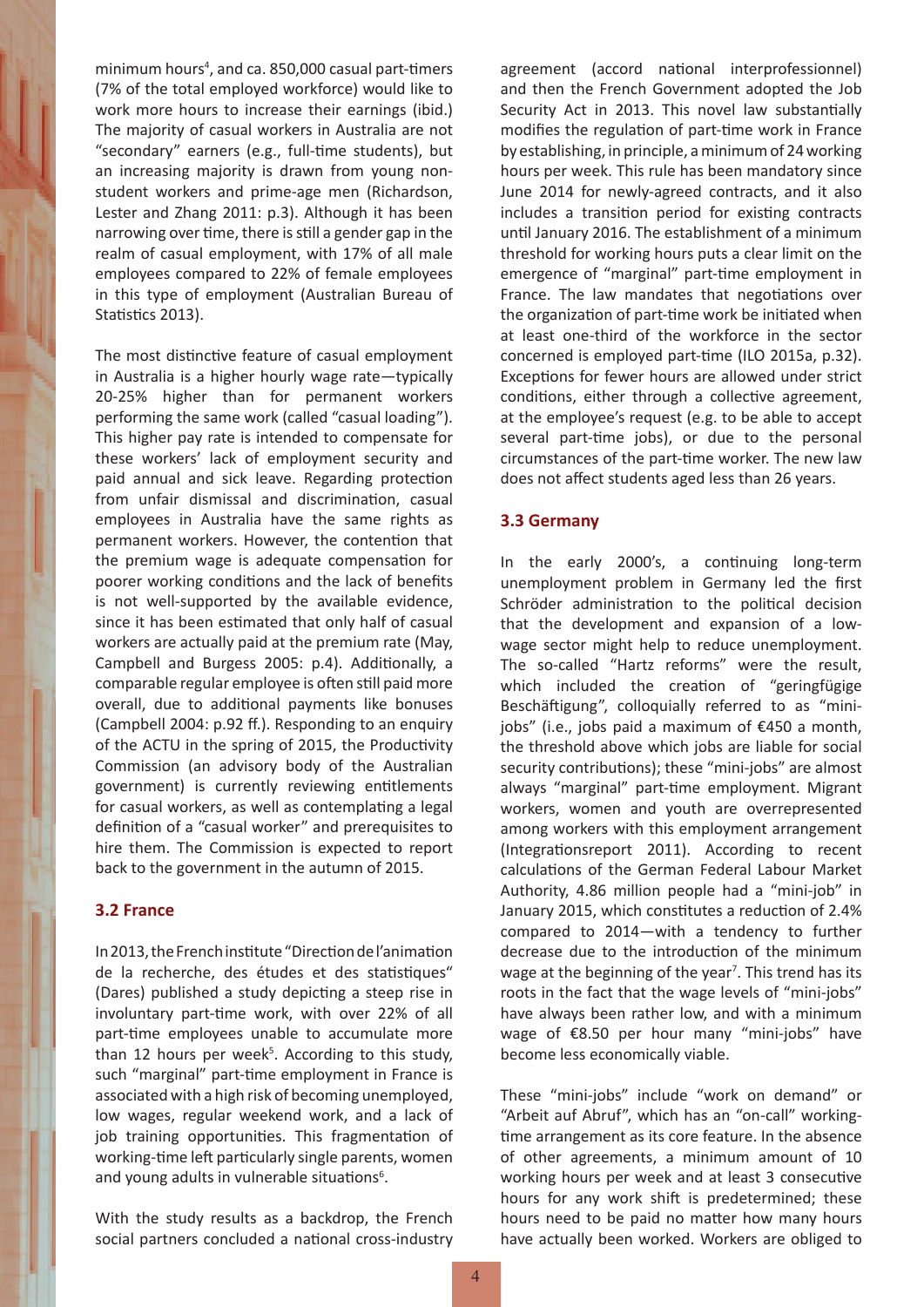accept their appointed work commitments only if they receive notice a minimum of four days in advance. Additionally, "workers on demand" have an entitlement to both paid annual leave and paid sick leave. In Germany 5.4% of dependent employees are "working on demand", which equals 13% of all "mini-jobs" (Tobsch, Matiaske and Fietze 2012: p.26). This type of "marginal" part-time employment is particularly relevant in the manufacturing, hotel, restaurant, transport and construction industries (Schult and Tobsch 2012: p.20).

Despite these rather well-designed regulations, there are several issues that are linked to "work on demand". In practice, the provision of a minimum of 10 hours of paid work per week is often ignored because of very limited possibilities of sanctioning such behavior with substantial penalty fines. The most serious legal consequence for a violation of this provision is the need to reimburse some additional working hours<sup>8</sup>. Furthermore, the rule to notify the worker four days in advance is seldom applied, either. For example, one "worker on demand" at the Deutsche Post (Germany's universal provider of postal services employs approximately 9,000 "workers on demand") reported that he is usually called 2-3 hours before he is supposed to start his work<sup>9</sup> . Additionally, "work on demand contracts" sometimes include a clause that the "working-time complies with the demands of the business", which entails wide availability from 2 to 40 hours per month, making it effectively impossible to accept additional jobs (WSI Report 2014: p. 38).

## **3.4 Italy**

In Italy the incidence of "marginal" part-time employment, as well as the extent of time-related underemployment, have been continuously rising during the last decade, albeit from relatively low levels (see Figures 2 and 3 in Section 2). The 2003 "Biagi" Labour Reform introduced lavoro a chiamata (job on-call), which facilitates "marginal" part-time employment. Under lavoro a chiamata, workers accept to be available to an employer during a preestablished period of time with no minimum working hours on only one working day of advance notice $10$ . This is a form of casual employment that allows for very short hours of work and also highly variable hours. If employees accept the obligation to answer to all of the employer's calls, they are entitled to receive a monthly "availability indemnity" even for unworked periods, in addition to payment for the actual time worked. Employees lose the right to the indemnity for 15 days and are potentially subject to dismissal if they do not promptly justify to the employer any failure to respond to a request for service<sup>11</sup>. In terms of payments, Italian legislation stipulates that "on-call" workers must be paid on the basis of the work done and also not be paid less on a pro-rata basis than workers on standard contracts doing comparable tasks (Eurofound 2015: p.70).

Until July 2012 lavoro a chiamata steadily increased in numbers (with a peak of ca. 280,000 employees). At that time, a new law was passed that significantly changed the nature of "on-call" work in Italy. The law currently allows the use of "on-call" work only for discontinuous or intermittent work, in order to respond to the needs identified by the collective bargaining agreements signed by the most representative trade unions and employers' associations or for predetermined periods during the year, the month, or the week. These limitations do not apply to employees who are under 24 or over 55 years of age. As a result of the application of the new law, the number of "on-call" contracts declined by more than  $50\%$ <sup>12</sup>. Recently, a new provision was introduced that further restricts the use of lavoro a chiamata to 400 working days for each employee over three years (with an exception to this rule for the tourism, restaurant and entertainment industries). Beyond this time limit, employees will be reclassified as full-time, permanent staff. This regulation is expected to remain in force in the current process of labour market regulatory reform<sup>13</sup>.

## **3.5 The Netherlands**

The Netherlands has the lowest amount of average weekly hours of full-time work (32 hours per week on average) and one of the highest incidences of part-time employment—45% of all employees (ILO 2015a, p.15 ff.). Thus, part-time work plays a prominent role in the Dutch labour market, and this includes "marginal" part-time work as well, with 12.7% of employees working 14 hours a week or less. Dutch "marginal" part-time employment is often associated with the following three contractual categories, each with their own distinctive features: "pre-agreement", "zero-hours" and "minimummaximum" contracts (Oproepcontracten, nulurencontracten and min-maxcontracten<sup>14</sup>). "Preagreement" contracts refer to arrangements that give the employee a separate short-term contract for each call for work, and after four successive contracts the employment relationship turns into a permanent one (Dienstverband). For a contract to be transformed into a Dienstverband, it must meet the following requirements: either the employee worked every week for three months without interruption, or s/he worked at least 20 hours each month for three months. Under Dutch "zerohours" contracts, a minimum of 3 hours per working day is legally binding, and may be either for a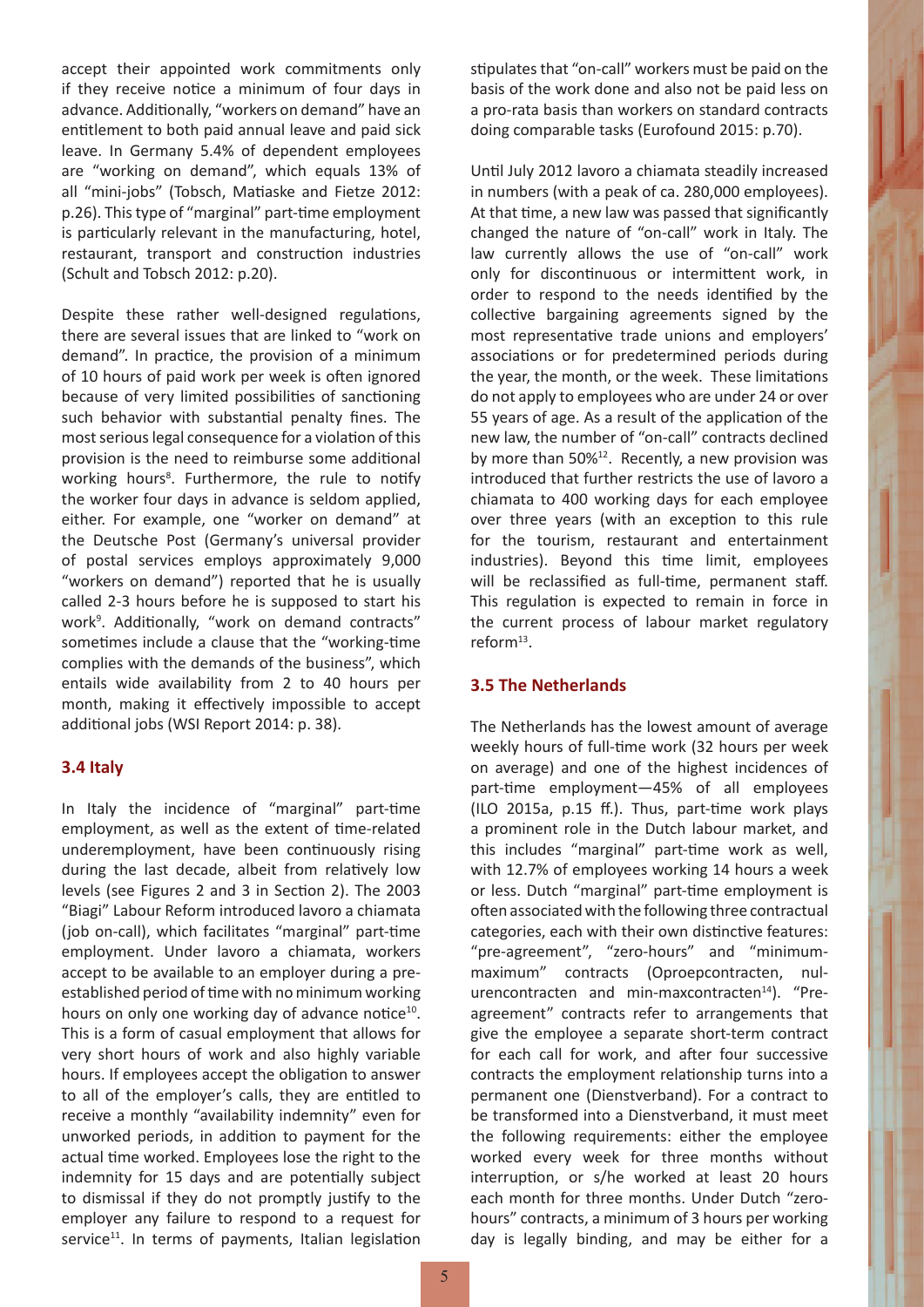predetermined or for an undetermined time period. A particularity of the Dutch "zero-hours" contract is that wages need to be continuously paid, even if there is no more work to do, while the salary is determined by the average number of hours worked in the past three months (Article 7:610b Dutch Civil Code). This provision is intended to provide for some employment security and continuity for these employees, in order to make longer-term planning possible. Minimum-maximum contracts provide for a variable working-time arrangement, but establish fixed minimum hours per week, month or year. Referring to data from the Dutch national statistical office (CBS), the Dutch Trade Union Confederation estimates that between 2008 and 2012, the number of employees undertaking these contracts rose from 295,000 to 365,000 (ca. 4% of the entire labour force), and many of them are employed for less than 12 hours per week (ibid.).

Part-time work in the Netherlands is generally wellregulated. Under the Equal Treatment Act of 1993, employers are required to provide the same benefits, wages and training opportunities to part-time and full-time workers on a pro-rata basis. Additionally, through the Adjustment of Working Hours Act (2000), part-time workers have the right to request change in their weekly working hours, periodically asking for more or fewer hours. Thus, it is perhaps no surprise that—despite high levels of "marginal" part-time employment—the Netherlands has very low levels of time-related underemployment, and workers with very short working hours generally do not report lower job satisfaction than standard fulltime contract workers, except for highly-educated male workers (De Graaf-Zijl 2012: p.197 ff.). Nonetheless, there are some concerns about the three contractual categories discussed above, such as irregular minimum wage payments and a lack of paid sick and annual leave for employees—despite the fact that these are required by law<sup>15</sup>. Moreover, mechanisms designed to promote a transition to regular employment may also provide firms with incentives to hire workers for only a few hours per week to avoid the progression to a permanent contact, or in the case of "zero-hours" contracts, to hire workers for less than 3 months.

### **3.6 The United Kingdom**

Recently, the UK's unemployment rate has followed a downward trend, with a decrease from 7.2% in late 2013 to 5.1% in early 2015 (Office of National Statistics, 2015). However, time-related underemployment has more than doubled during the last decade from less than 4% to nearly 8% of the workforce (see Figure 3). One possible contributing factor to this development can be seen in the increasing use

of "zero-hours" contracts (ZHCs)—which constitute approximately 2% of the UK's workforce (ONS, 2015, cf. Figure 4)—under which employers are not required to offer employees any fixed number of working hours at all per day, week or month. Other surveys, such as the one by the Chartered Institute of Personnel and Development (CIPD), suggest that the number of such contracts could be in fact much higher, with up to 1 million persons (3-4% of the UK's workforce) employed on such terms<sup>16</sup>. Part of the uncertainty regarding the actual figures is due to the large number of people on "zero-hours" contracts who fail to correctly identify themselves as being a member of that category. This explanation appears to be plausible, as the term "zero-hours contract" has only in recent years attracted mainstream media attention, public debate and government scrutiny. In fact, the contractual diversity of work arrangements that are summarized under the label "zero-hours" contracts has been seen as an obstacle both to accurate statistics and also to effective legal regulation of these mechanisms (Adams, Freedland and Prassl 2015).

#### **Figure 4: "Zero Hours" Contracts in the UK**

Level and rate of people on "zero-hours" contracts 2005-2014

|                    | UK, not seasonally adjusted                                      |                                                                        |
|--------------------|------------------------------------------------------------------|------------------------------------------------------------------------|
|                    | In<br>employment<br>on a zero<br>hour<br>contract<br>(thousands) | Percentage<br>of people in<br>employment<br>on a zero<br>hour contract |
| 2005               | 119                                                              | 0.4                                                                    |
| 2006               | 147                                                              | 0.5                                                                    |
| 2007               | 166                                                              | 0.6                                                                    |
| 2008               | 143                                                              | 0.5                                                                    |
| 2009               | 189                                                              | 0.6                                                                    |
| 2010               | 168                                                              | 0.6                                                                    |
| 2011               | 190                                                              | 0.6                                                                    |
| 2012               | 252                                                              | 0.8                                                                    |
| 2013               | 586                                                              | 1.9                                                                    |
| 2014 April - June  | 624                                                              | 2.0                                                                    |
| October - December | 697                                                              | 2.3                                                                    |

Source: ONS Labour force Survey

"Zero hours" contracts have flourished and spread throughout various sectors during the prolonged economic downturn in the country since the 2009 global economic crisis. The main industries that use "zero-hours" contracts are food and accommodation (53%), education (27%) and health and social work (19%) (Pyper and Dar 2015: p.5). ZHCs are particularly widespread among younger people (37% are aged between 16 and 24). Almost 20% of "zero-hours" contracts provide for only 8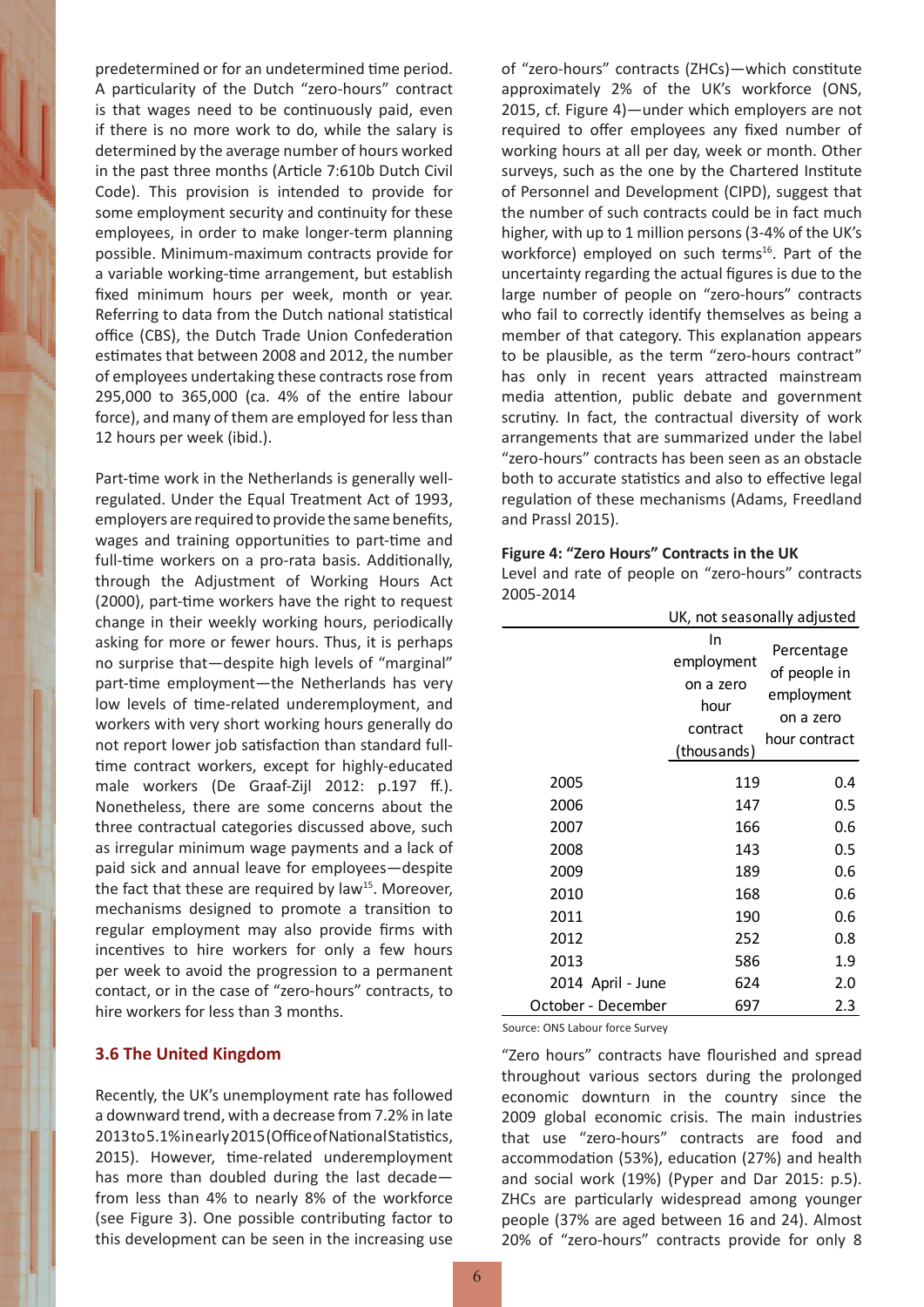hours or less of paid work per week and another 20% provide for more than 8 but less than 16 hours per week (CIPD 2013: p.19)—thus, approximately 40% of ZHC workers can be considered to be in "marginal" part-time employment. Interestingly, 40% of ZHC workers would also prefer to work more hours, underlining the substantial segment of timerelated underemployment among this group (ibid.). Furthermore, those employed on "zero-hours" contracts receive lower hourly pay, amounting to £9 per hour on average, in contrast to £15 per hour for regular employees incomparable positions (Pennycook, Cory and Alakeson 2013: p.9).

The growth of ZHCs also risks undermining the employer-employee relationship, which is important because some benefit entitlements in the UK (e.g. unfair dismissal, redundancy or maternity benefits) accrue only to employees, while others apply to all workers (Eurofound 2015a: p.5). UK case law has shown that the key to determining the nature of the parties' relationship under a "zero-hours" contract is "the mutuality of obligation between employer and employee"; if the reality of a contract shows a pattern of regular work offers—which in turn are constantly accepted—the employment tribunal tends to consider a "zero-hours" contract to be an employment contract. However, this practice provides incentives to shuffle "zero-hours" workers to avoid legal obligations.

Finally, it should be noted that "exclusivity clauses" have been often cited as the most exploitative use of ZHCs. These clauses allow employers to prevent ZHC employees or workers from working for another employer—even though they are not guaranteed any work—and thus keep them in short hours. A proposed ban of these clauses included in the Small Business, Enterprise and Employment Bill has recently become law<sup>17</sup>. Additional changes in the rules for ZHCs have been suggested as well, for example, financial compensation when a shift has been cancelled at short notice or the entitlement for a permanent contract where de facto regular hours were being worked (Pyper and Dar 2015: p.18). More fundamental changes have also been proposed, such as a review of the entire UK tax-benefit system, particularly in the light of the introduction of the so-called "Universal Credit"<sup>18</sup>, as it may require employees to accept very short-hours contracts in order qualify for benefits or tax credits (see Adams and Deakin 2014: p.24).

## **3.7 The United States**

In 2014, almost one-third of all part-time workers in the United States were working involuntarily short hours (U.S. Bureau of Labor Statistics 2015). "Marginal" part-time employment is closely associated with the country's service sector and particularly its

retail industry. This industry is marked by extended shop opening hours and fluctuating customer flows throughout the day and week. Retailing accounts for ca. 11% of total employment in the US—62% of whom are women—and the number of those working fewer than 20 hours per week has grown by 14% during the past decade (BLS 2015). A recent survey of 200 retail workers in New York City found that only 40% of these workers had a set number of minimum hours per week, and over half of them would like to work more (Luce, Hammed and Sipe 2014: p.7). Retail companies rely heavily on this flexible workforce, which is increasingly guaranteed very few weekly hours, but is expected to "flex up" to 40 hours on demand to provide coverage during peak periods and extended store opening hours (Carré and Tilly 2012: p.4). Approximately 10% of the US workforce has irregular and "on call" work schedules, and the lowest income workers have the most irregular schedules. (Golden 2015: p.11). This so-called "just-in-time scheduling", fuelled by sophisticated software technology that predicts customer demand using historical data, allows firms to adjust work shifts and determine "optimum staffing" levels at short notice; shifts are often subject to cancellation or last-minute adjustments hours before they are due to begin<sup>19</sup>. These irregular schedules, often with very short and non-standard work shifts (evenings and weekends), can have negative effects on workers, particularly on female employees and their ability to cope with responsibilities outside of work (Hendly and Lambert 2014).

Recently, some US state governments and employers have moved to address these issues. For example, eight US states and the District of Columbia have introduced "reporting-time pay" legislation requiring employers to pay a minimum amount to employees who report for a scheduled shift, even if no work is provided to them (Luce, Hammed and Sipe 2014: p. 17). At firm level, a best practice example is the guaranteed minimum hours of 24 hours per week for part-timers at Costco Wholesale, resulting in exceptionally low rates of staff turnover (Ben-Ishai, Hammand and Warden 2014: p.7). In a similar vein, Starbucks Corporation vowed to change their scheduling practices, starting with a new policy in which work shifts need to be posted at least one week in advance and schedules with back-to-back opening and closing shifts are prohibited. And Walmart, facing strong protests by the Organization United for Respect at Walmart (OUR Walmart), recently promised more fixed and predictable schedules with its new "Access to Open Shifts" policy, which lets workers search the company's internal scheduling system for available slots to accumulate additional and more suitable working hours (ibid. p. 19).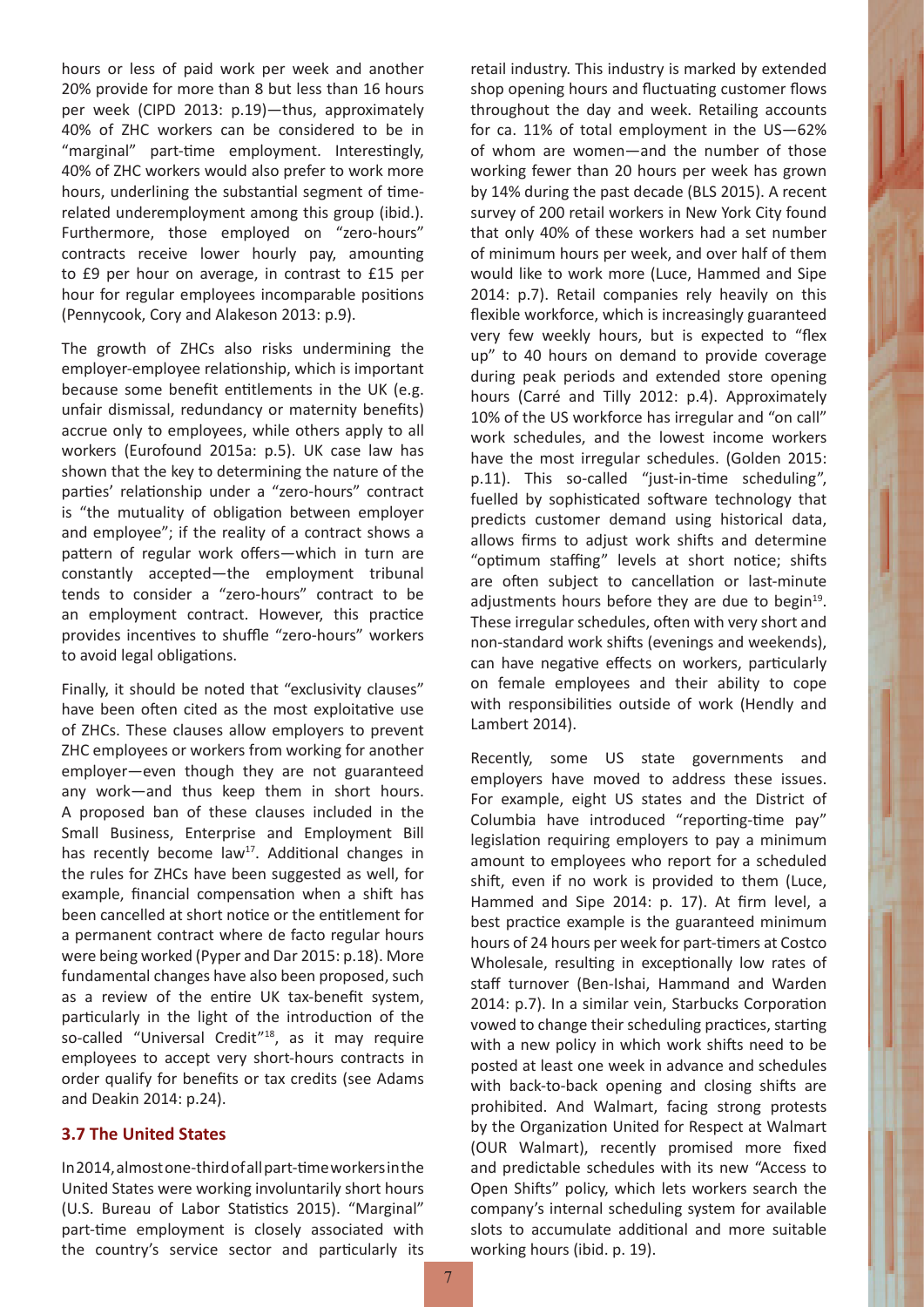## **4. Common features and issues in "marginal" part-time employment**

As we have seen, there are some similar features and issues associated with "marginal" part-time employment across the developed economies analyzed in this brief. For one thing, the business rationale for these working-time arrangements in all these countries centers around the argument that arrangements with very short hours help to meet fluctuating market demands, create jobs and/ or avoid redundancies in times of economic crisis. From the workers' perspective, there are some positive aspects as well: employees can use these arrangements to stay "connected" to the labour market or even as a stepping stone towards more regular employment $20$ . And in exceptional economic circumstances reasonable trade-offs between protecting employees' benefits and creating flexible job opportunities are necessary. However, where proven crisis-response tools like work-sharing measures are infeasible or non-existent, it is also crucial that such compromises be understood as temporary solutions until the economy recovers.

Nonetheless, "marginal" part-time employment, with very short and often highly variable hours and thus also income insecurity—frequently makes it impossible to sustainably manage a household budget and meet family and other personal responsibilities. Moreover, not knowing when work begins or when it ends might have detrimental psychological and physical consequences, and may also result in a slower pace of recovery from work and more conflicts between paid work and personal life (Keller, Bamberg, Dettmers et al. 2012: p.30). If some protections are not provided to these workers (for example, regarding a minimum notice period before a call to work), they are often not in a position where they can risk their only source of income by going to court to defend their rights. A similar rationale applies to employees' fear of being penalized with no work after rejecting a call to go to work (this practice is often referred to in the UK as being "zeroed-down") $^{21}$ . Furthermore, the casual nature of many of these jobs can, in itself, turn valuable employee assets like age (and thus experience) into liabilities, since it is often perceived as a personal "failure" to be in a casual job after a certain age and this decreases the chances of making a transition to regular employment (Watson 2013: p. 14). Indeed, continuing attachment to an organization is a key asset for employees and their career progression, but the core structure of shorthours part-time work constantly undermines the development of this pivotal attribute (ibid.).

In summary, as stated in the Conclusions of the Meeting of Experts on Non-Standard Forms of Employment, "…when non-standard forms of employment are misused by employers in order to circumvent their legal and contractual obligations and other employment-related responsibilities, this undercuts fair competition, with detrimental effects for responsible businesses, workers and society at large" (ILO 2015b: p. 43, paragraph 4). Indeed, one can argue that the impact of misused "marginal" part-time employment goes beyond the actual employee, as the resulting lower staff morale and diminished team cohesion can damage the overall quality of a product or service (Pennycook, Cory and Alakeson 2013: p.21). Workers who feel less engaged in the business or valued by the employer are a particular concern in sectors such as health services or law enforcement<sup>22</sup>. Therefore, it appears to be a "win-win" situation to ensure that "marginal" part-time employment is carefully monitored; that sound safeguard mechanisms are in place; and that adequate protections are provided for these workers.

### **5. Conclusions and Policy Recommendations**

"Marginal" part-time employment constitutes a diverse, growing landscape in developed economies, with distinct policy regulations but often common features and issues. Careful revision of these regulations and the associated protections and benefits is taking place in some countries (e.g., establishing minimum hours for part-time workers in France), while others are deciding to ban the most problematic aspects (e.g., the new ban exclusivity clauses in the UK) or arrangements (e.g., in New Zealand, where unions and employers pledged to end "zero hours" contracts by July 2015) $^{23}$ , in order to avoid serious income insecurity and work-lifebalance strains. Indeed, the improvement of such working-time arrangements is likely to be a rational choice for many businesses, as it is a basic truth in the 21st Century that "your people are your business". With decent working-time arrangements that include adequate protections for workers, high turnover costs and absenteeism can be pre-empted and greater productivity and customer satisfaction can be gained. Thus, it remains a fundamental challenge for all to ensure that non-standard forms of employment, including "marginal" part-time employment, are characterized by responsible collaboration, social inclusion, and parity in rights and benefits.

Towards this end, some specific policy recommendations that merit consideration include:

Introduction of some basic standards regarding *minimum* working hours (similar in principle to current standards regarding maximum hours),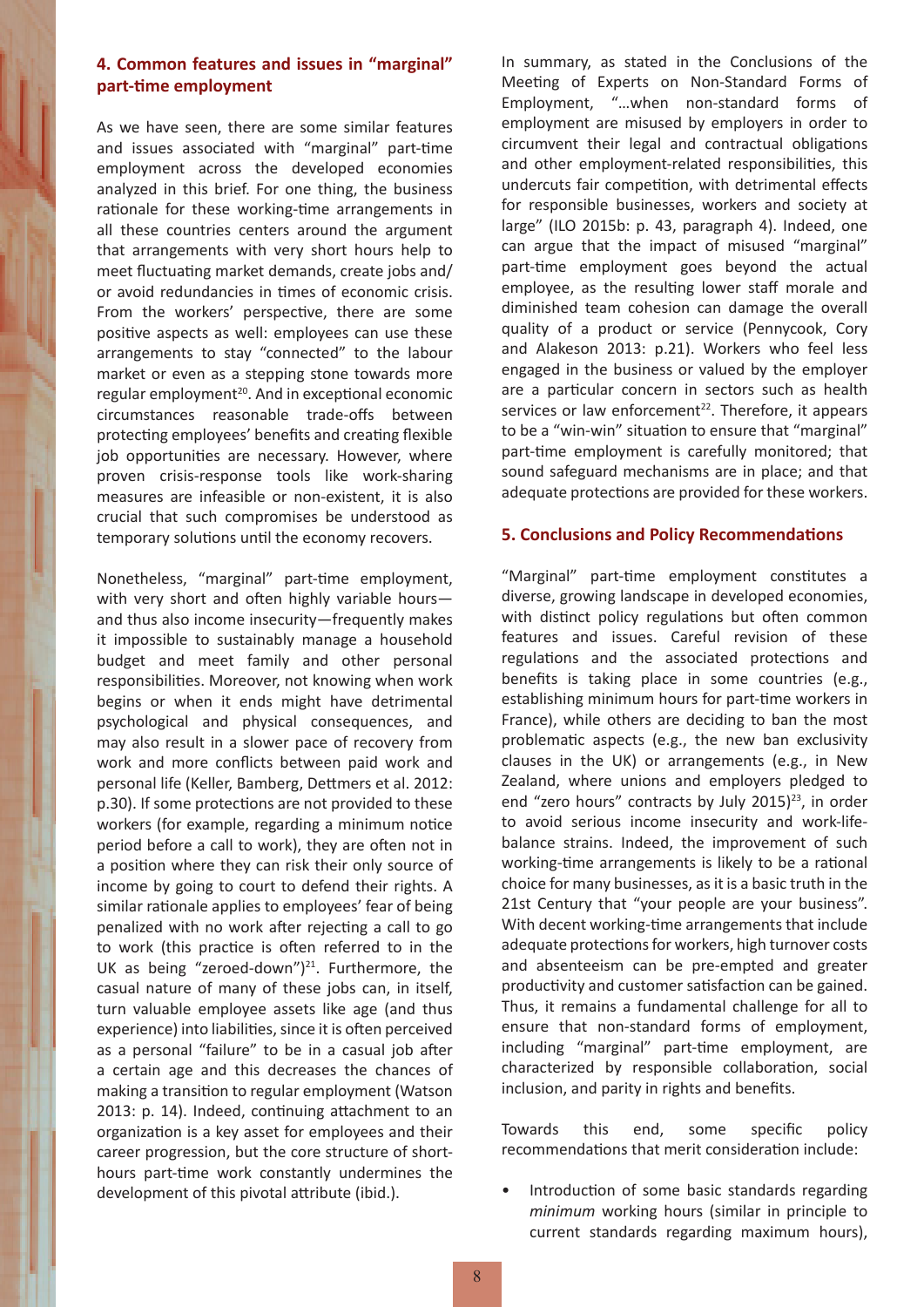as well as stipulating appropriate penalties in the event of non-compliance.

- Regulation that mitigates the vulnerabilities of "marginal" part-time workers might include: premium hours pay (as in Australia), a fixed minimum compensation rate for "on-call" times not worked, and/or favorable unemployment/ social benefits.
- Allowances for paid annual leave on a pro-rata basis. This approach seems more feasible than making paid leave gradually available after a minimum period of employment, as in the latter case incentives to rotate employees are high.
- Promotion of workers' awareness regarding their labour rights under these arrangements to prevent discrimination—particularly against women and youth, who are overrepresented in "marginal" part-time employment.
- Elimination of contractual provisions under which "marginal" part-time workers are required to be available for work at all times (e.g., exclusivity clauses).
- Equal access to career development and skill training opportunities compared to full-time staff would support workers' transition from shorthours part-time jobs into regular employment (if desired), and thus help to prevent "marginal" parttime employment from becoming a permanent unwanted condition.

6 http://www.service-public.fr/actualites/007414.html (Accessed April, 2015).

<sup>1</sup> Different working definitions of "marginal" part-time employment can be established based on different hours' thresholds, e.g., less than 15 hours a week or less than 20 hours per week. This policy brief uses a 15-hour threshold for statistical purposes, although the discussion of working-time arrangements in the brief is not limited only to arrangements with hours of work below this threshold. In fact, the weekly hours of such arrangements may vary substantially—from none at all up to full-time hours in some weeks. Nonetheless, the key characteristic of these arrangements is that they have very short hours of work, on average, as contrasted with "regular" part-time employment, which has longer working hours (but less than the full-time threshold).

<sup>&</sup>lt;sup>2</sup> "Marginal" part-time employment constitutes roughly a quarter of all part-time employment in the countries analysed in this policy brief, ranging from 12.1% In Italy to 30.4 % in Germany (ILOSTAT 2014).

<sup>&</sup>lt;sup>3</sup> http://www.cipd.co.uk/binaries/zero-hours-contracts\_2013-myth-reality.pdf (Accessed, April 2015).

<sup>4</sup> http://www.actu.org.au/media/125289/Future%20of%20work%20industrial%20options%20paper.pdf (Accessed April, 2015).

<sup>5</sup> http://travail-emploi.gouv.fr/IMG/pdf/2013-005-2.pdf (Accessed April, 2015).

<sup>7</sup>http://www.arbeitsagentur.de/web/wcm/idc/groups/public/documents/webdatei/mdaw/mjyy/~edisp/ l6019022dstbai738120.pdf (Accessed April, 2015).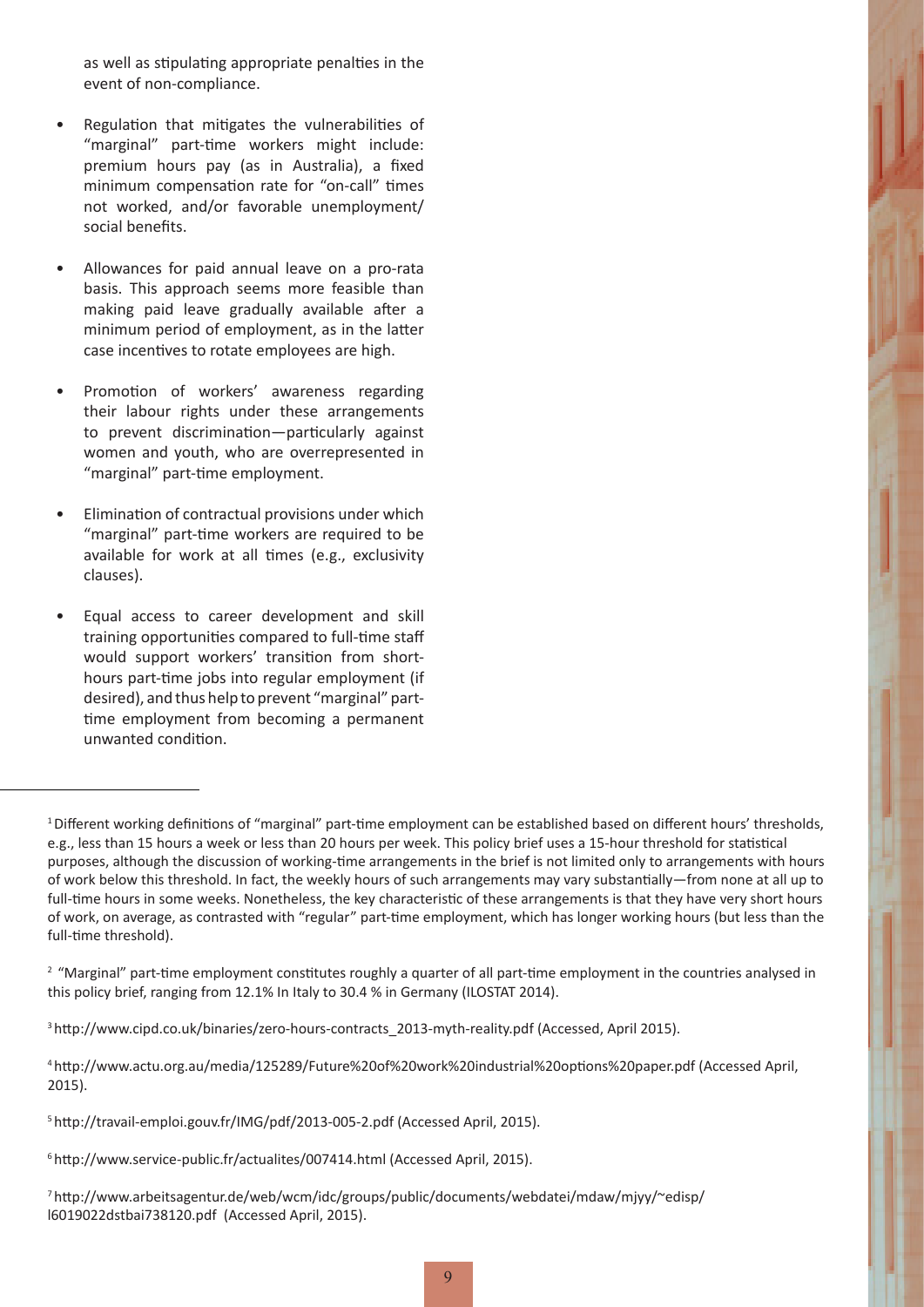<sup>8</sup>http://daserste.ndr.de/panorama/archiv/2012/panorama4119.pdf (Accessed April, 2015).

9 www.mdr.de/exakt/post\_tageloehner106-download.pdf (Accessed April, 2015).

10 http://www.eurofound.europa.eu/eiro/2003/07/feature/IT0307204F.htm (Accessed April, 2015).

 $11$  http://www.portolano.it/en/2012/09/5156-2/ (Accessed April, 2015).

12 http://www.isfol.it/Isfol-appunti/archivio-isfol-appunti/marzo-2013-monitoraggio-della-riforma-del-mercato-dellavoro (Accessed April, 2015).

13 http://documenti.camera.it/apps/nuovosito/attigoverno/Schedalavori/getTesto.ashx?file=0158. pdf&leg=XVII#pagemode=none (Accessed April, 2015).

14 http://www.rijksoverheid.nl/onderwerpen/arbeidsovereenkomst-en-cao/vraag-en-antwoord/welke-contracten-zijn-ervoor-oproepkrachten.html (Accessed April, 2015).

<sup>15</sup> https://www.fnv.nl/site/migratie-sectoren/943571/flex/880851/Conclusies\_meldpunt\_kruimelcontracten samenvatting juli 2013.pdf (Accessed April, 2015).

16 http://www.cipd.co.uk/pm/peoplemanagement/b/weblog/archive/2013/08/05/one-million-workers-on-zero-hourscontracts-finds-cipd-study.aspx (Accessed April, 2015).

17 https://www.gov.uk/government/news/boost-for-firms-as-small-business-act-becomes-law (Accessed, May 2015).

<sup>18</sup> Under the proposed Universal Credit system, which would harmonize benefits paid to those out of work and those in work, benefit claimants might potentially be at risk of sanctions if they do not apply for and accept "zero-hours" jobs (Eurofound 2015a: p.9).

19 http://www.ft.com/intl/cms/s/0/cfb74ce8-bbd3-11e4-aa71-00144feab7de.html#axzz3XZ81libi (Accessed April, 2015).

20 http://www.cityam.com/article/ban-zero-hours-contracts-would-be-damaging-our-economic-recovery (Accessed April, 2015).

21 http://www.theguardian.com/society/2013/jun/25/zero-hours-contracts-vince-cable (Accessed April, 2015).

22 http://www.hrmagazine.co.uk/hro/features/1077828/legal-implications-zero-hours-contracts?WT.rss\_f=Home&WT. rss\_a=Legal+implications+of+zero+hours+contracts (Accessed April, 2015).

<sup>23</sup> http://www.workersliberty.org/node/24945 (Accessed April, 2015).

#### **6. References**

- Australian Council of Trade Unions (2011): "*The future of work in Australia: dealing with insecurity and risk*", Working Australia Papers. Melbourne.
- Australian Industry Group (2014): "*Economics Fact Sheet: Forms of Employment in Australia. Casual workforce is stable but self-employed has declined*", 10/2014. AIG, Australia. Sydney.
- Adams Z. and Deakin S. (2014): "*Re-regulating Zero Hours Contracts*", Institute for Employment Rights.UK. Liverpool.
- Adams, A., Freedland M. and Prassl, J. (2015): "*The 'Zero-Hours Contract': Regulating Casual Work, or Legitimating Precarity?*", Oxford Legal Studies Research Paper No. 00/2015.
- Ben-Ishai L., Hammand S., and Warden C. (2014): "*Tackling unstable und unpredictable work schedules*", Policy Brief for the Center for Law and Social Policy, Retail Action Project and Women Employed.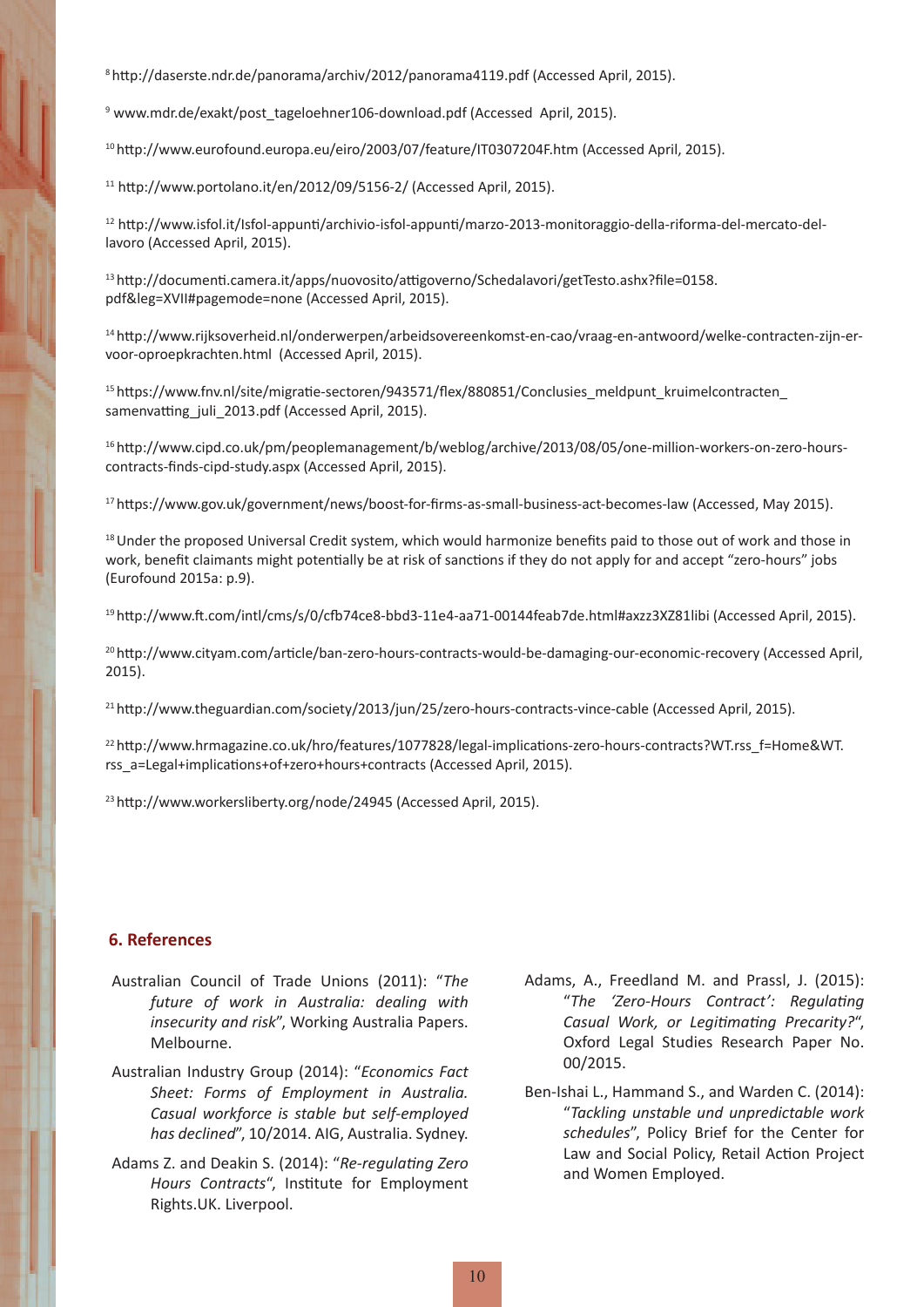- Broughton A., Biletta I., Kullander M. (2010): "*Flexible forms of work: 'very atypical' contractual arrangements*", European Foundation for the Improvement of Living and Working Conditions. EF/10/10/EN.
- Campbell, I. (2004): "*Casual work and casualisation: how does Australia compare?*", Labour and Industry, 15(2).
- Carré, F. & Tilly, C. (2012): "*Part-Time and Short Hours in Retail in the United States, Canada, and Mexico: How Institutions Matter*", The W. E. UpJohn Institute for Employment Research, Volume 19, Number 4. Kalamazoo.
- Chartered Institute of Personnel and Development. (2013): "*Zero-hours contracts: myth and reality*", Chartered Institute of Personnel and Development (CIPD), London: CIPD.
- De Graaf-Zijl M. (2012): "*Job statisfaction and contigent employment*", in De Economist.
- Eurofound (2015): "*New forms of employment*", Publications Office of the European Union, Luxembourg.
- Eurofound (2015a): "*New forms of employment Casual work, UK Case study 48: Policy analysis*", Publications Office of the European Union, Luxembourg.
- Henly Julia R. and Lambert S. (2014): "*Unpredictable work timing in retail jobs: Implications for employee work-life outcomes*", Industrial and Labor Relations Review, 67(3): 986-1016.
- Golden L. (2015): "*Irregular Work Scheduling and its Consequences*". Economic Policy Institute. Washington, DC.
- ILO (2015a): Report VI "*Labour protection in a transforming world of work. A recurrent discussion on the strategic objective of social protection*" (labour protection). International Labour Conference, 104th session, June 2015.
- ILO (2015b): "*Conclusions of the Meeting of Experts on Non-Standard Forms of Employment*". GB.323/POL/3. Geneva.
- Integrationsreport (2011): "*Migranten am Arbeitsmarkt in Deutschland*". Bundesamt für Migration und Flüchtlinge. Working paper 36. Nürnberg.
- Keller, M., Bamberg, E., Dettmers, J., Friedrich, N., Vahle-Hinz, T. & Schulz, A. (2012): "*Bei Anruf Arbeit - Ansätze zur Gestaltung von Rufbereitschaft*", Personal quarterly, 64(1), pp. 30-33.
- Luce S., Hammad S., Sipe D. (2014): "*Short-shifted*", New York City: Murphy Institute City University of New York.
- May, R., Campbell, I., and Burgess, J. (2005): "*The Rise and Rise of Casual Work in Australia: Who Benefits, Who Loses?*", Paper presented at Sydney University, June 20, 2005.
- Pennycook, M., Cory, G., Alakeson, V. (2013): "*A Matter of Time: The rise of zero-hours contracts*", Resolution Foundation 2013.
- Pyper, D., Harari, D. (2013): "*Zero-hours contracts*", Library House of Commons. Standard note: SN/BT/6553.Section: Business & Transport Section.
- Pyper D. and Dar A. (2015): "*Zero-hours Contracts*". Library House of Commons. Standard note: SN/BT/6553.Section: Business & Transport Section.
- Richardson, S., Lester, L. and Zhang, G. (2011): "*Are Casual and Contract Terms of Employment Hazardous for Mental Health in Australia?*", in Journal of Industrial Relations, 54(5), pp.557-578.
- Schult, M., Tobsch, V. (2012): "*Freizeitstress wenn die Arbeit ständig ruft*", SOEP — The German Socio-Economic Panel Study at DIW Berlin. No. 485/2012.
- Tobsch, V., Matiaske, W., Fietze, S. (2012): "*Abrufarbeit: Die ständige Verfügbarkeit*", Personal quarterly 1: pp.26–29.
- Watson, I. (2013): "*Bridges or traps? Casualisation and labour market transitions in Australia*", Journal of Industrial Relations Vol. 55, No. 1, pp.6-37.
- WSI Report (2014): "*Arbeitszeiten in Deutschland. Entwicklungstendenzen und Herausforderungen für eine modern Arbeitszeitpolitik*", Düsseldorf: Wirtschaftsund Sozialwissenschaftliches Institut der Hans-Böckler-Stiftung.

Statistical Databases:

- ILOSTAT 2014
- Australian Bureau of Statistics 2013
- Dutch National Statistical Office 2013
- UK Office of National Statistics 2014
- US Bureau of Labor Statistics 2015